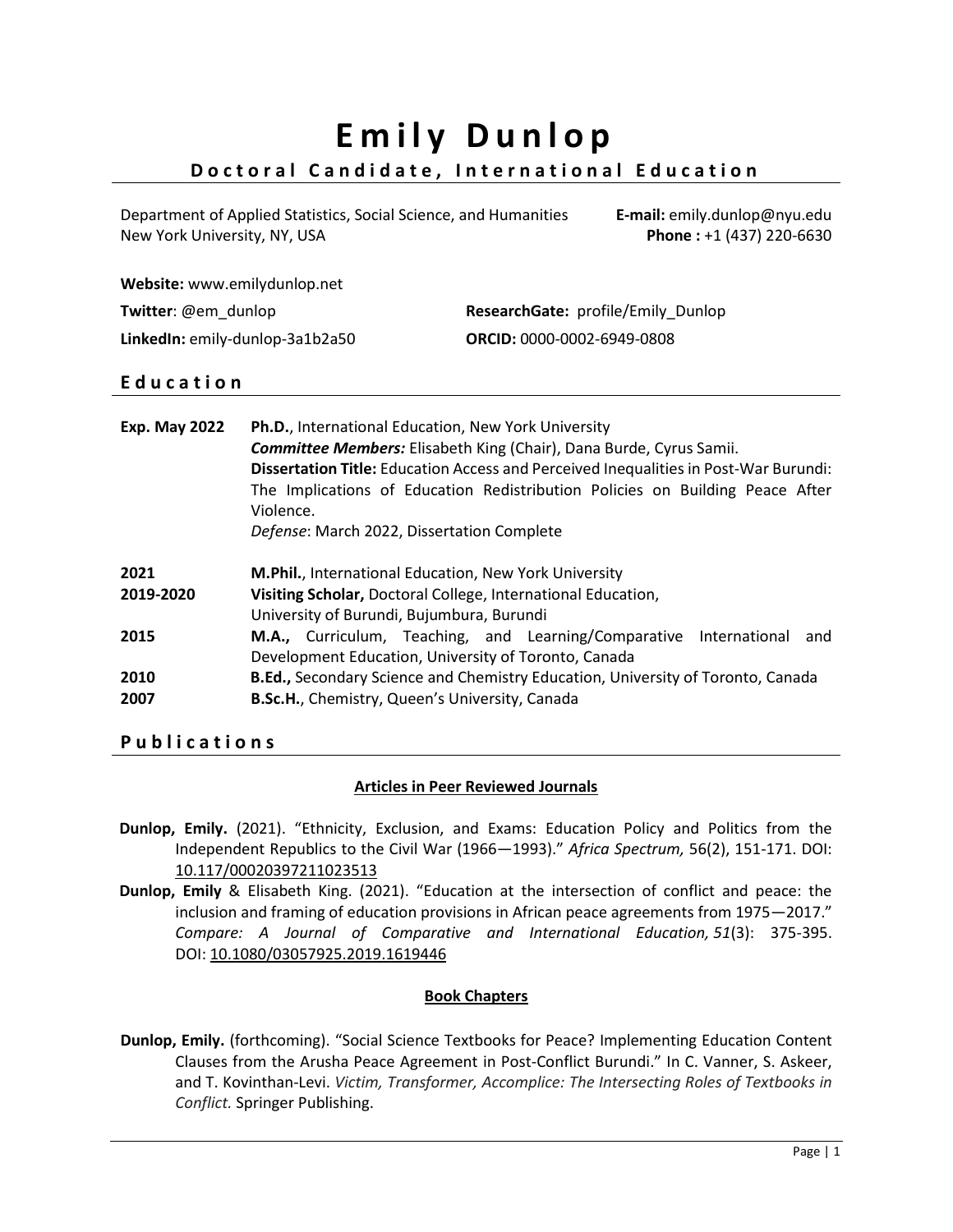### **Working Papers**

- **Dunlop, Emily.** "Education and the Limits of Power-Sharing: Persistent Inequalities and Changing Ethnic Power in Burundi's Post-War Exams and their Implications for Building Peace."
- King, Elisabeth, Dana Burde, Daphna Harel, Jennifer Hill, Simon Grinstead, Dorothy Seaman and **Emily Dunlop**. "The Kids are Alright? Assessing Social Returns to Higher Education."

### **Papers in Progress**

- Kelcey, Jo, **Emily Dunlop,** and Elisabeth King. "Breaking down the silos: How what we already know about research on education in crisis-affected contexts can improve COVID-19 pandemic responses."
- **Dunlop, Emily.** "'If you want to break a country, first you break its education:' Understanding How Youth Perceive Legacies of Inequality in Post-War Burundi."
- **Dunlop, Emily,** Yasmine Bekkouche, and Philip Verwimp. "'It's our turn (not) to learn': The Pitfalls of Education Reform during Post-War Institutional Transition"

### **Book Reviews**

**Dunlop, Emily.** (2018). *(Re)constructing Memory: Education, Identity, and Conflict.* Michelle Bellino and James Williams. Rotterdam: Sense Publishers, 2017 in *Journal of Education and Emergencies, 4*(1): 185-187.

### **Policy Briefs/Background Papers**

- King, Elisabeth, **Emily Dunlop,** Jo Kelcey, & Caroline Ndirangu. (2019). Secondary Education for Youth Affected by Humanitarian Emergencies and Protracted Crises. Toronto: Mastercard Foundation. Available at: https://mastercardfdn.org/wp-content/uploads/2019/03/SEA-Education-in-Emergencies\_revised\_final-1.pdf
- King, Elisabeth & **Emily Dunlop.** (2018). "Analyzing GLAC's Social Labs' Impact A Retrospective Analysis". Background Paper commissioned by the GIZ German Federal Ministry for Economic Cooperation and Development.

### **Research Briefs**

- **Dunlop, Emily.** (2020). Evidence in Governance and Politics (EGAP) "Brief 68: Partnership Reflections: Mexico Leaflets with Borde Politico." Available at: [http://egap.org/content/brief-68](http://egap.org/content/brief-68-partnership-reflections-mexico-leaflets-borde-politico) [partnership-reflections-mexico-leaflets-borde-politico](http://egap.org/content/brief-68-partnership-reflections-mexico-leaflets-borde-politico)
- **Dunlop, Emily.** (2019). Evidence in Governance and Politics (EGAP) "Brief 66: Partnership Reflections: Uganda Debates with Agency for Transformation." Available at: http://egap.org/content/brief-66-partnership-reflections-uganda-debates-agency-transformation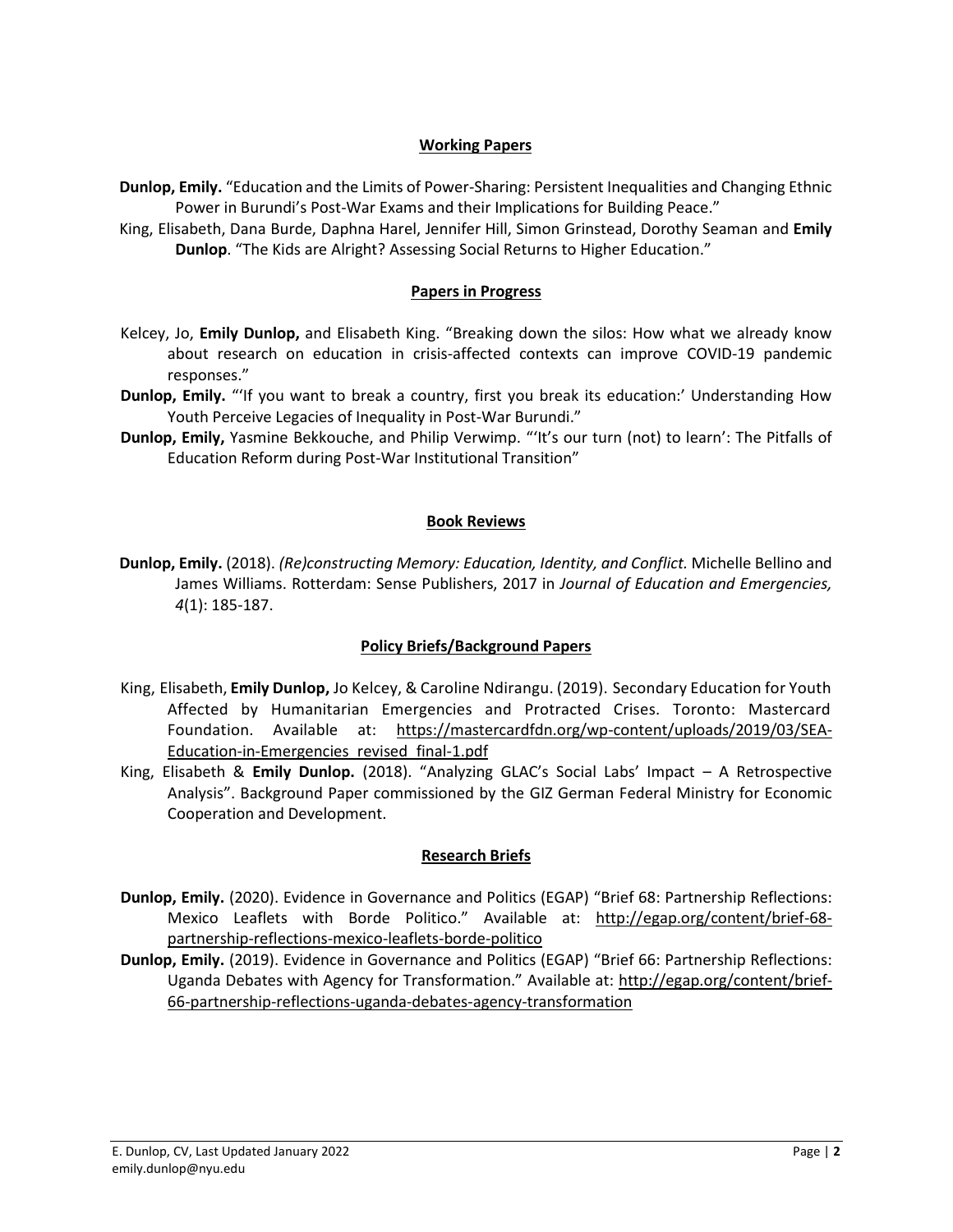### **G r a n t s , A w a r d s , a n d H o n o u r s**

### **Total: \$111,689 (Internal/NYU); \$30,873 (External)**

| 2021        | Emily Dunlop (PI), Yasmine Bekkouche, and Philip Verwimp. (\$6000), United Nations   |
|-------------|--------------------------------------------------------------------------------------|
|             | University - World Institute for Development Economics Research, research grant.     |
| 2020        | Steinhardt Doctoral Research and Travel Grant, (\$904)                               |
| 2020        | Shearwater Research Grant (\$729), New York University                               |
| 2019        | Shearwater Research Grant (\$1,165), New York University                             |
| 2018 - 2019 | Elisabeth King (PI), Emily Dunlop, Sorana Acris and Amanda Blewitt. (\$24,873),      |
|             | Innovative Social Change Methodologies in International Development, research grant. |
| 2018        | Steinhardt Doctoral Research and Travel Grant, (\$1,200)                             |
| 2018        | Shearwater Research Grant (\$933), New York University                               |
| 2017        | Shearwater Research Grant (\$750), New York University                               |
| 2015        | Doctoral Research Fellowship (4 years; \$26,547 per year), New York University       |

### **C o n s u l t a n c i e s**

| $2021 - 2022$ | United Nations University - World Institute on Development Economics Research<br>(UNU-WIDER)                                                    |  |
|---------------|-------------------------------------------------------------------------------------------------------------------------------------------------|--|
|               | Institutional Legacies of Violent Conflict Project (Lead Consultant with Yasmine                                                                |  |
|               | Bekkouche and Philip Verwimp)                                                                                                                   |  |
| $2021 -$      | Journal on Education in Emergencies (JEIE)                                                                                                      |  |
| Present       | <b>Bilingual Editorial Consultant</b>                                                                                                           |  |
| $2021 -$      | <b>Global Centre for Pluralism (GCP)</b>                                                                                                        |  |
| Present       | Quantitative Data Analysis Consultant, Global Pluralism Index                                                                                   |  |
| $2019 - 2020$ | <b>Evaluation in Governance and Politics (EGAP)</b>                                                                                             |  |
|               | Qualitative analysis of EGAP researcher relationships to implementation partners.                                                               |  |
| $2018 - 2019$ | GIZ German Federal Ministry for Economic Cooperation and Development - Global                                                                   |  |
|               | <b>Leadership Academy (GLAC)</b>                                                                                                                |  |
|               | Analysis on the effectiveness of the GLAC Social Lab Programs – with Elisabeth King,<br>NYU (Lead Consultant), Sorana Acris, and Amanda Blewitt |  |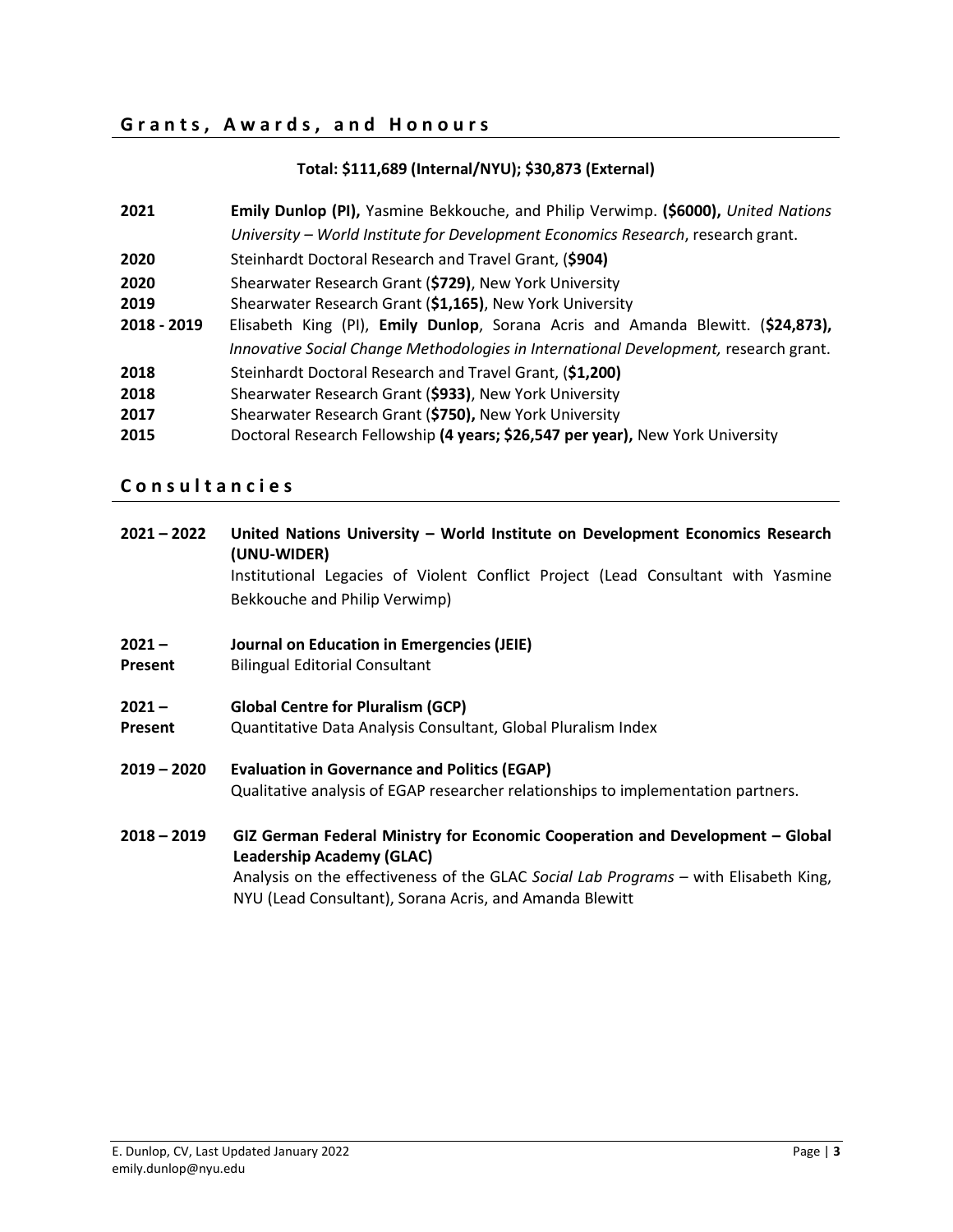### **C o n f e r e n c e P a r t i c i p a t i o n**

### *Comparative International Education Society (CIES)*

- **Dunlop, Emily** (April 2022). *Social Science Textbooks for Peace? Implementing Education Content Clauses from Burundi's* Arusha Peace and Reconciliation Agreement. Virtual.
- **Dunlop, Emily.** (2021). *Understanding the Relationships between Changes in Education Access and Perceptions of Political, Social, and Economic Inequality Post-Violence: The Case of Burundi.* Virtual.
- **Dunlop, Emily.** (2020). *Horizontal Education Inequality, Conflict and Peace: The Changing Regional Demographics of State National Exams and Student Success in Burundian Secondary Schools.* Virtual.
- **Dunlop, Emily.** (2020). *Addressing Ethnic and Regional Inequalities in Burundian Secondary and Tertiary Schools.* Dissertation Mentors Workshop*.* Virtual.
- **Dunlop, Emily,** and Elisabeth King. (2017). *Framing Education in Peace Agreements – Approaches and Implications for Peacebuilding.* Atlanta, GA.
- **Dunlop, Emily.** (2015). Discussant, *Evaluating Peace Education Programs.* Washington, D.C.
- **Dunlop, Emily.** (2015). *Lived Experiences of Ethnicity in Burundian Primary Schools: School Content and Conflict*. Washington D.C.
- **Dunlop, Emily.** (2014). Discussant, *Questioning Key Assumptions in Conflict-Afflicted Contexts.* Toronto, ON, Canada.

### *Other Conferences*

- **Dunlop, Emily**, Yasmine Bekkouche, and Philip Verwimp (May 2022). *It's Our Turn (Not) to Learn: The Pitfalls of Education Reform during Institutional Transition*. UNU-WIDER Workshop. Helsinki, Finland.
- **Dunlop, Emily.** (2021). *Changing educational access and perceived political and economic inequality post-violence: the case of Burundi.* Paper presented at the American Political Science Association (APSA), Education Policy and Politics Section. Spring Conference. Virtual.
- **Dunlop, Emily.** (2018). *Addressing Ethnic Group Inequalities in Burundian Education: Implications for Peace and Conflict*. Burundi Research Network, University of Antwerp, Antwerp, Belgium.
- **Dunlop, Emily.** (2017). *Education in African Peace Agreements: Implications for Policy and Practice*. Paper presented at *The Politics of Education in Societies in Transition*, University of Birmingham, Birmingham, UK.
- **Dunlop, Emily.** (2015). *Ethnic Difference & Conflict in Burundian Schools: Experiences of Different Student Generations.* Paper presented at the Canadian Society for the Study of Education (CSSE) Annual Conference, Ottawa, ON.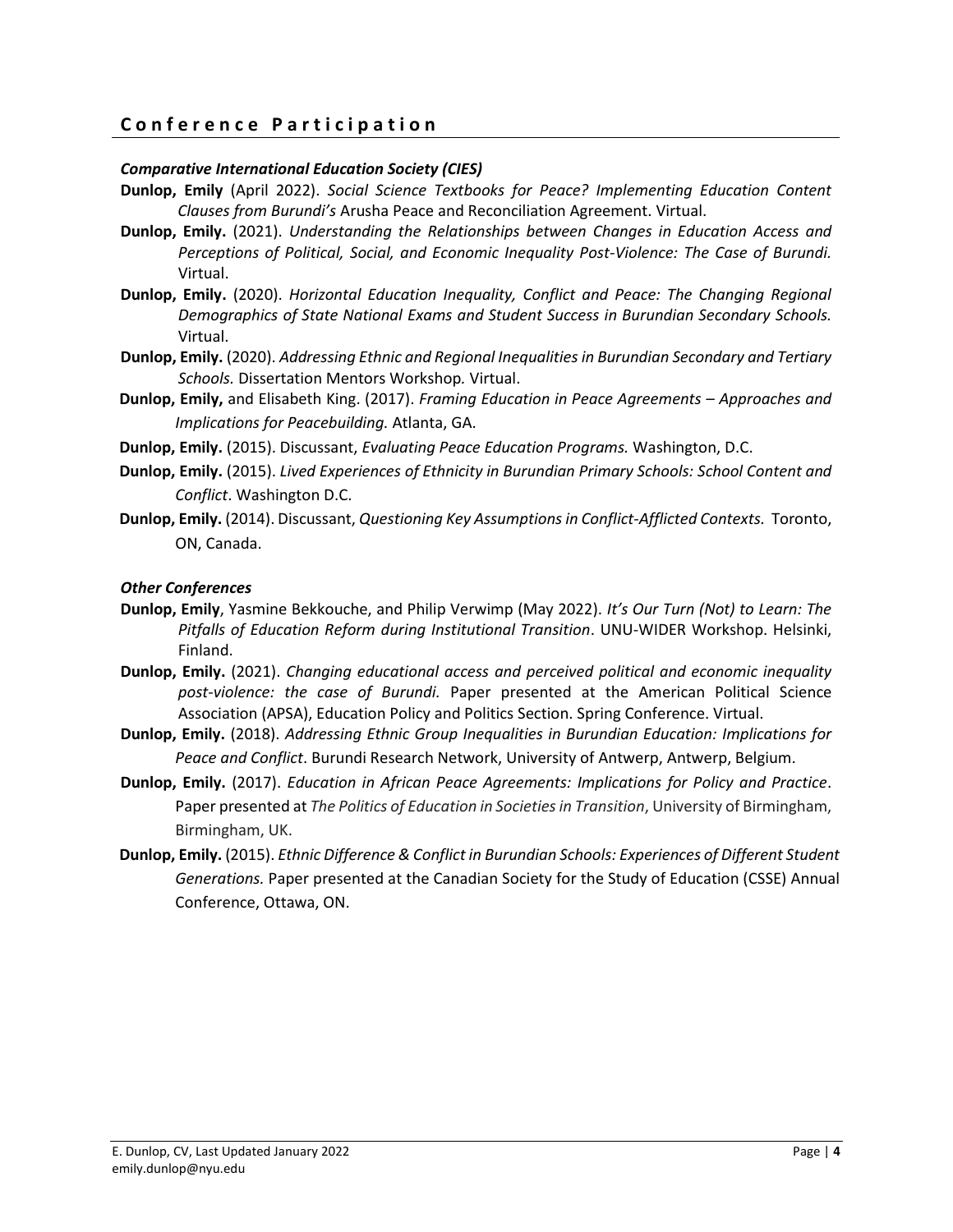### **I n v i t e d T a l k s**

| November 2019     | Changing Perceptions of Ethnic Inequality in Education after Violence: The Case<br>of Burundi's Secondary Schools, NYU, Qualitative Research Methods in<br><b>International Education</b> |
|-------------------|-------------------------------------------------------------------------------------------------------------------------------------------------------------------------------------------|
| October 2018      | Addressing Horizontal Inequalities in Burundian Education, OISE/UT,<br><b>Comparative International and Development Seminar Series</b>                                                    |
| September 2018    | Addressing Horizontal Inequalities in Burundian Education, NYU, Qualitative<br>Research Methods in International Education                                                                |
| November 2017     | The Disconnect Between Real and Perceived Horizontal Inequalities in Education:<br>The Case of Burundi                                                                                    |
| November 2017     | Politics, Education, and the Kigali Genocide Memorial, NYU, Peace and Conflict<br><b>Studies</b>                                                                                          |
| <b>April 2017</b> | Language Policy, Colonial Legacies, and Ethnic Conflict: The Case of Burundi,<br>NYU, Globalization in Education                                                                          |
| <b>March 2016</b> | Politics, Education, and Memorial Museums: Lessons from the Kigali Genocide<br>Memorial, NYU, Political Issues in International Education                                                 |
| November 2014     | Ethnic Difference and Conflict in Burundian Schools - Experiences of Different<br>Student Generations, OISE/UT, Comparative International and Development<br><b>Seminar Series</b>        |

## **T e a c h i n g**

| <b>Course Instructor</b><br>Undergraduate<br>Graduate | Introduction to Global Education (2019)<br>Quantitative Methods in International Education (2020) |
|-------------------------------------------------------|---------------------------------------------------------------------------------------------------|
| <b>Teaching Assistant</b>                             |                                                                                                   |
| Undergraduate                                         | Introduction to Global Education                                                                  |
|                                                       | (2016, Instructor: Carol Anne Spreen)                                                             |
|                                                       | Global Culture Wars                                                                               |
|                                                       | (2022, Instructor: Noah Kippley-Ogman)                                                            |
| Graduate                                              | Quantitative Methods in International Education                                                   |
|                                                       | (2017-2018, Instructor: Sebastian Cherng)                                                         |
|                                                       | Political Issues in International Education                                                       |
|                                                       | (2015, Instructor: Elisabeth King)                                                                |
|                                                       | (2022, Instructor: Dana Burde)                                                                    |
| <b>Course Grader</b>                                  |                                                                                                   |
| Graduate                                              | International Development and Education                                                           |
|                                                       | (2016, Instructor: Elisabeth King)                                                                |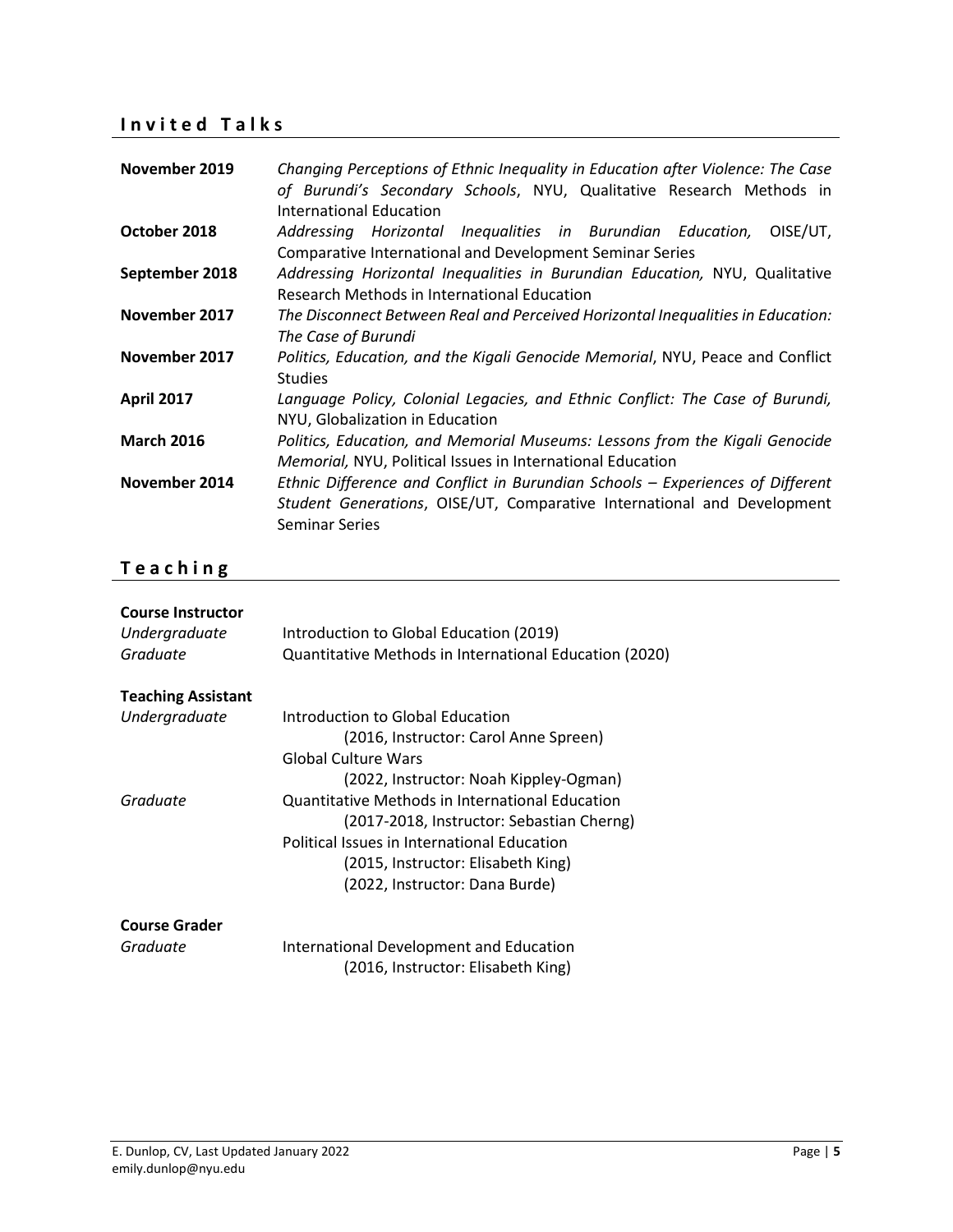### **S e r v i c e**

### **Journal for Education in Emergencies (2021-Present)**

Editorial Team (Technical Check Reviewer and French/English Bilingual Editorial Consultant)

**Comparative International Education Society (CIES) (2014-Present)** Education and Conflict Special Interest Group (ECE-SIG) Secretariat (2021-2023), Unit Planner (2020-2021) Submission Reviewer (2014, 2015, 2019, 2020, 2021, 2022)

### **Journal Reviewer**

Journal of Intervention and Statebuilding (2020) Journal on Education in Emergencies (2017)

### **New York University, Department of Applied Statistics, Social Science, and Humanities (2015-Present)**

*ASH Doctoral Student Forum,* Co-Founder Member-at-Large (2018-Present), Co-Chair (2015-2018),

### **Ontario Institute for Studies in Education/University of Toronto (2021-Present)**

*Education, Conflict, and Peacebuilding Interest Group*, Founding Member Website Committee (2021-Present), Member-at-Large (2021-Present)

### **Membership in Professional Organizations**

| $2021 -$ Present | Canadian Association for Studies in International Development (CASID)      |
|------------------|----------------------------------------------------------------------------|
| $2021 -$ Present | <b>Canadian Political Science Association (CPSA)</b>                       |
| $2020 -$ Present | American Political Science Association (APSA)                              |
|                  | Sections: African Politics Conference Group; Education Politics and Policy |
| $2018 - 2020$    | International Studies Association (ISA)                                    |
| $2014 - Present$ | <b>Comparative International Education Society</b>                         |
|                  | SIGs: Education, Conflict and Emergencies; Peace Education                 |
| $2010 - 2017$    | <b>Ontario College of Teachers</b>                                         |

**O t h e r**

| Languages               | English, French (Advanced), Kirundi (Basic) |
|-------------------------|---------------------------------------------|
| <b>Software</b>         | ArcGIS, LaTeX, NVIVo, Qualtrics, R, Stata   |
| <b>Field Experience</b> | Burundi, Kenya, Rwanda                      |